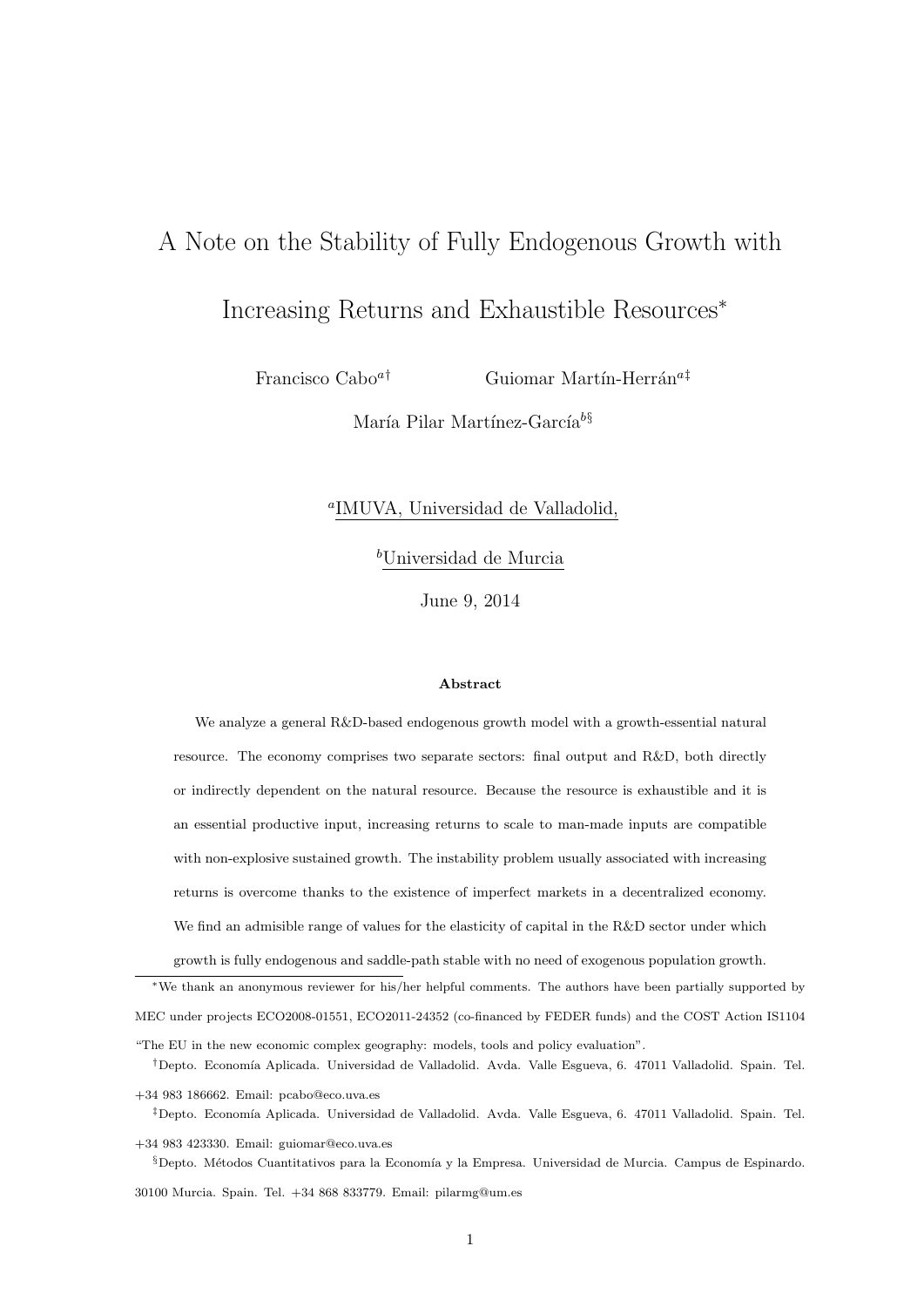### **JEL Classification:** Q56, O41, C62.

**Keywords:** Non-renewable natural resources, Sustained economic growth, R&D-based endogenous growth, Increasing returns to scale, Saddle-path Stability.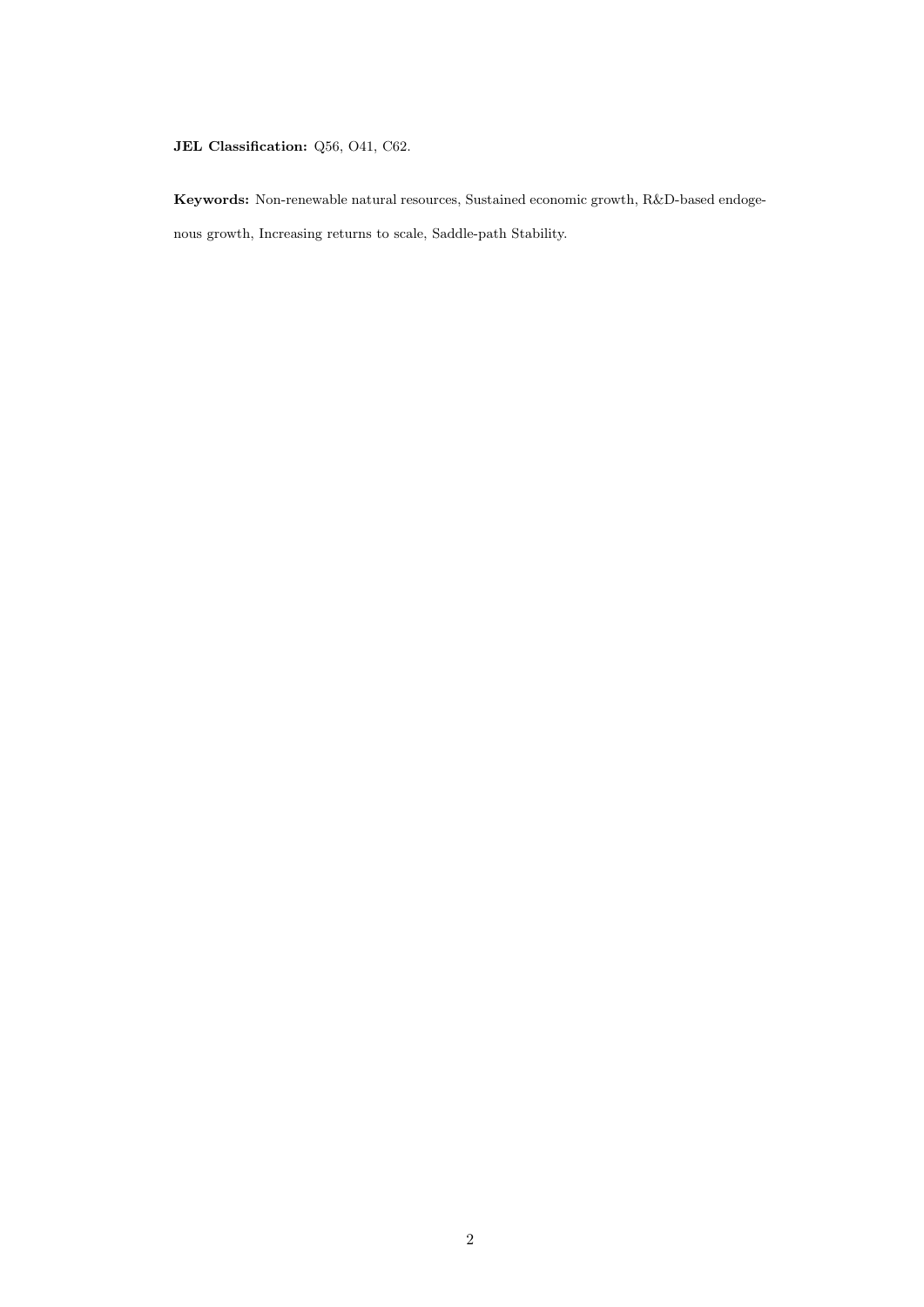**Running head:** Endogenous growth: IRS & exhaustible resources

### **Corresponding author:** Guiomar Martín-Herrán.

- Dept. Economía Aplicada (Matemáticas).
- Avda. Valle Esgueva 6, 47011 Valladolid, Spain.
- Tel.: +34 983 423330. Fax.: +34 983 423299. e.mail: guiomar@eco.uva.es.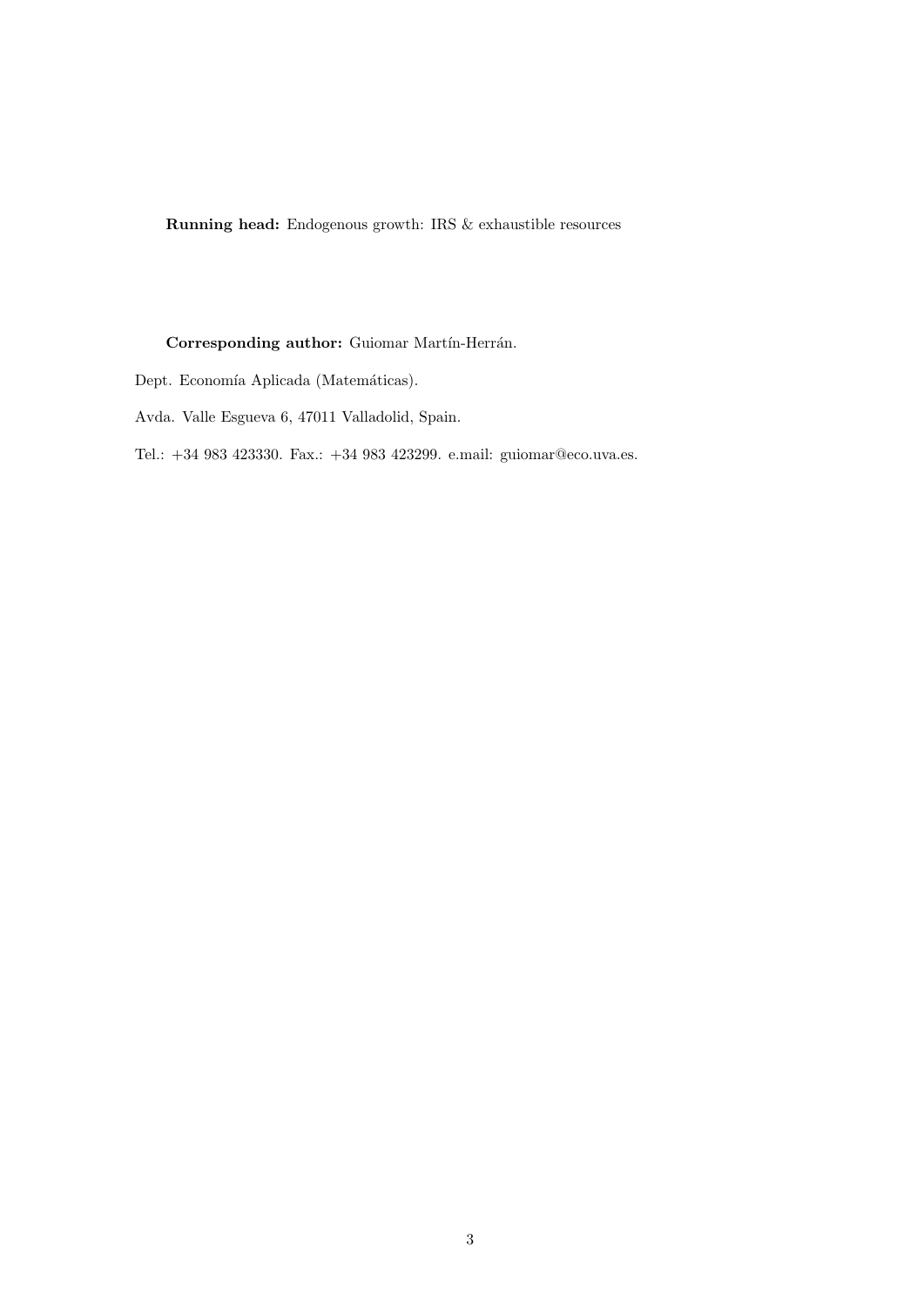## **1 Introduction**

The literature on R&D-based endogenous growth models and non-renewable natural resources assumes constant returns to scale (CRS) to man-made inputs in both the final output and the research sectors (see, for example, Grimaud and Rougé, 2003; Scholz and Ziemes, 1999; Schou 2002). As Solow (1994) points out, this knife-edge condition implies a lack of robustness. Slightly increasing returns to scale (IRS) would lead to explosive growth, while diminishing returns to scale (DRS) would lead to stagnation. Groth (2007) built a semi-endogenous growth model with DRS to manmade inputs (capital and knowledge) and a growth-essential non-renewable natural resource. The model qualifies as a hybrid model in the terminology of Eicher and Turnovsky (1999). Endogenous growth is feasible thanks to population growth. In this note, population growth is not needed and endogenous growth is still attained thanks to the combination of IRS to man-made inputs and a growth-essential resource.

The assumption of IRS is often linked with instability of the balanced path equilibrium. As Groth and Schou (2002) show, the use of an exhaustible resource as an essential input is not a strong enough stabilizer to overcome the instability problem when a one-sector economy is considered, unless the population is assumed to grow at a positive constant rate. Groth and Schou (2002, 2007) leave an open question: to what extent could the instability problem associated with IRS be overcome if a separate R&D sector were considered? As we prove here, the instability problem associated with IRS cannot be solved within a central planner setting, where all externalities are internalized. Conversely, a decentralized economy characterized by market inefficiencies (knowledge externalities and monopolistic competition) allows for a positive answer to this question.

This model is borrowed from Groth (2007) (section 5.2.2). The existence of a balanced growth path (BGP) requires a condition on the elasticity of final output with respect to knowledge, which depends on whether there is population growth or not. In a central planner setting, Groth (2007) focuses on the case where population growth is required. Conversely, we study the alternative case in a decentralized setting: fully endogenous growth can be attained without the aid of population growth. Saddle-path stability can be ensured under an additional assumption on the elasticity on the growth rate of knowledge with respect to capital. This condition is predominantly fulfilled under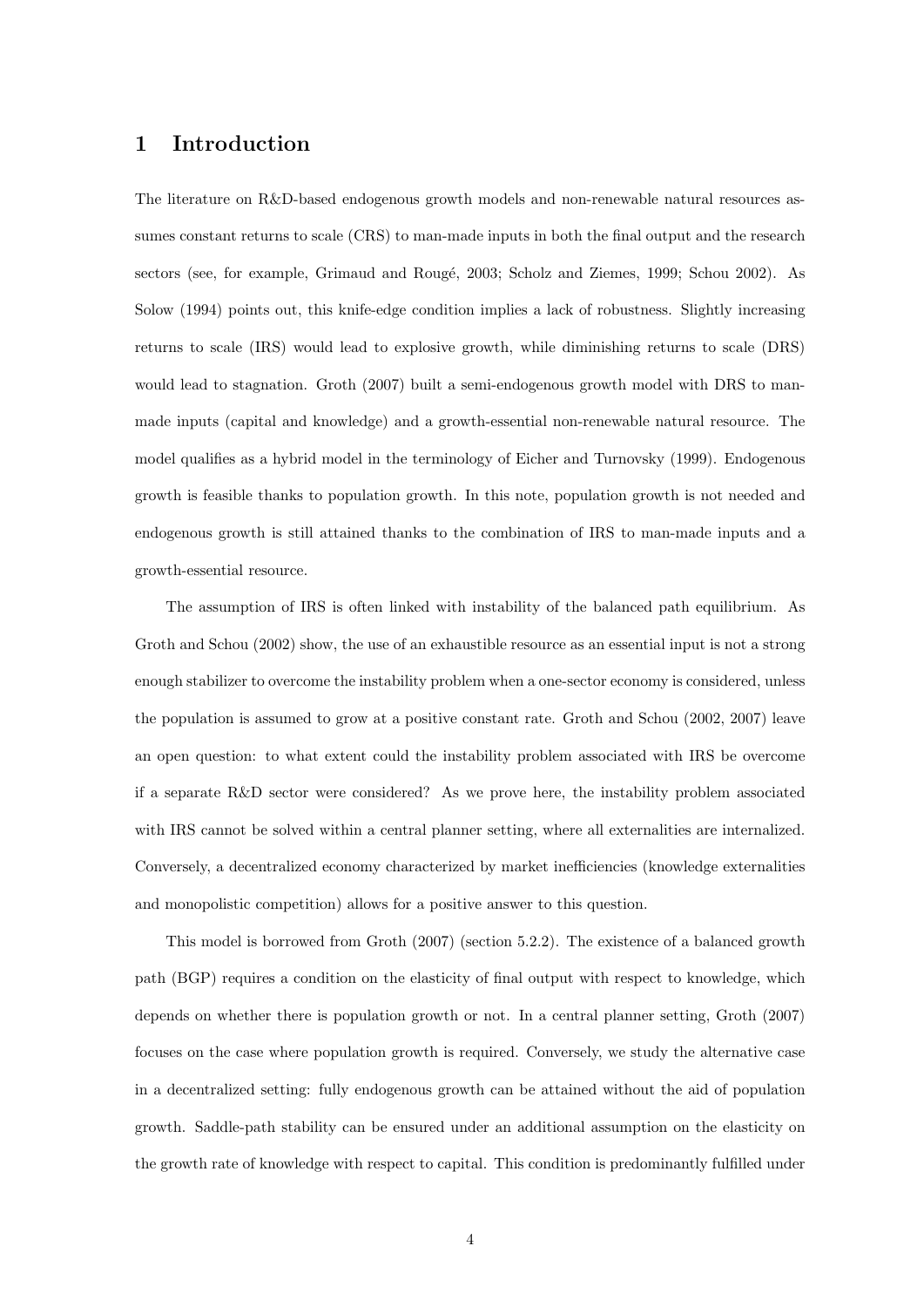the plausible assumption of an elasticity of capital in the R&D sector smaller than in the final output sector.

The note is organized as follows. Section 2 briefly recalls the general R&D-based growth model with a growth-essential exhaustible natural resource presented in Growth (2007). Conditions for existence and uniqueness of the balanced-path equilibrium are provided under the assumption of constant population. In Section 3 the saddle-path stability of the balanced path equilibrium is proved. The transitional dynamics is also analyzed. Section 4 concludes.

## **2 R&D-based growth model with a growth-essential resource**

We consider the general R&D-based endogenous growth model presented in Groth (2007) with a non-renewable natural resource as a productive input:<sup>1</sup>

$$
Y = A^{\varepsilon} K_{Y}^{\alpha} L_{Y}^{\beta} R^{\gamma}, \qquad \alpha, \beta, \gamma \in (0, 1), \ \alpha + \beta + \gamma = 1, \ \varepsilon > 0,
$$
 (1)

$$
\dot{A} = \mu A^{\varphi} K_A^{1-\eta} L_A^{\eta}, \qquad A(0) = A_0, \ \eta \in (0,1), \ \varphi \in \mathbb{R}, \tag{2}
$$

$$
\dot{K} = Y - C, \qquad K(0) = K_0,\tag{3}
$$

$$
\dot{S} = -R, \qquad S(0) = S_0, \tag{4}
$$

where  $Y$  is final output  $(FO)$ , a composite good used either for consumption or for investment in physical capital, and *A* is knowledge or technology.  $K_Y(K_A)$  and  $L_Y(L_A)$  are the capital and labor required to produce FO (R&D), where  $K = K_Y + K_A$  and  $L = L_Y + L_A = L(0)e^{nt}$ ,  $n \ge 0$ . *C* is aggregated consumption, *S* the stock of the non-renewable resource and *R* the total harvesting.

These equations stem from a quite general model of an expanding variety of intermediate goods (see, for example, Barro and Sala-i-Martin, 2004) with an exhaustible resource as a productive input. FO is produced using labor, an exhaustible natural resource and a set of durable intermediate goods. We analyze a decentralized setting<sup>2</sup> in which the non-renewable resource is harvested by competitive firms. In the intermediate-goods sector, monopoly firms transform capital into durable goods using the designs created in the R&D sector. The Ethier effect in the FO sector associated with a rise in the number of designs is assumed  $\varepsilon \geq 1 - \alpha$ , encompassing increasing  $(\varepsilon + \alpha > 1)$  or constant  $(\varepsilon + \alpha = 1)$  returns to man-made inputs. Discoveries are non-rival goods which are non-excludable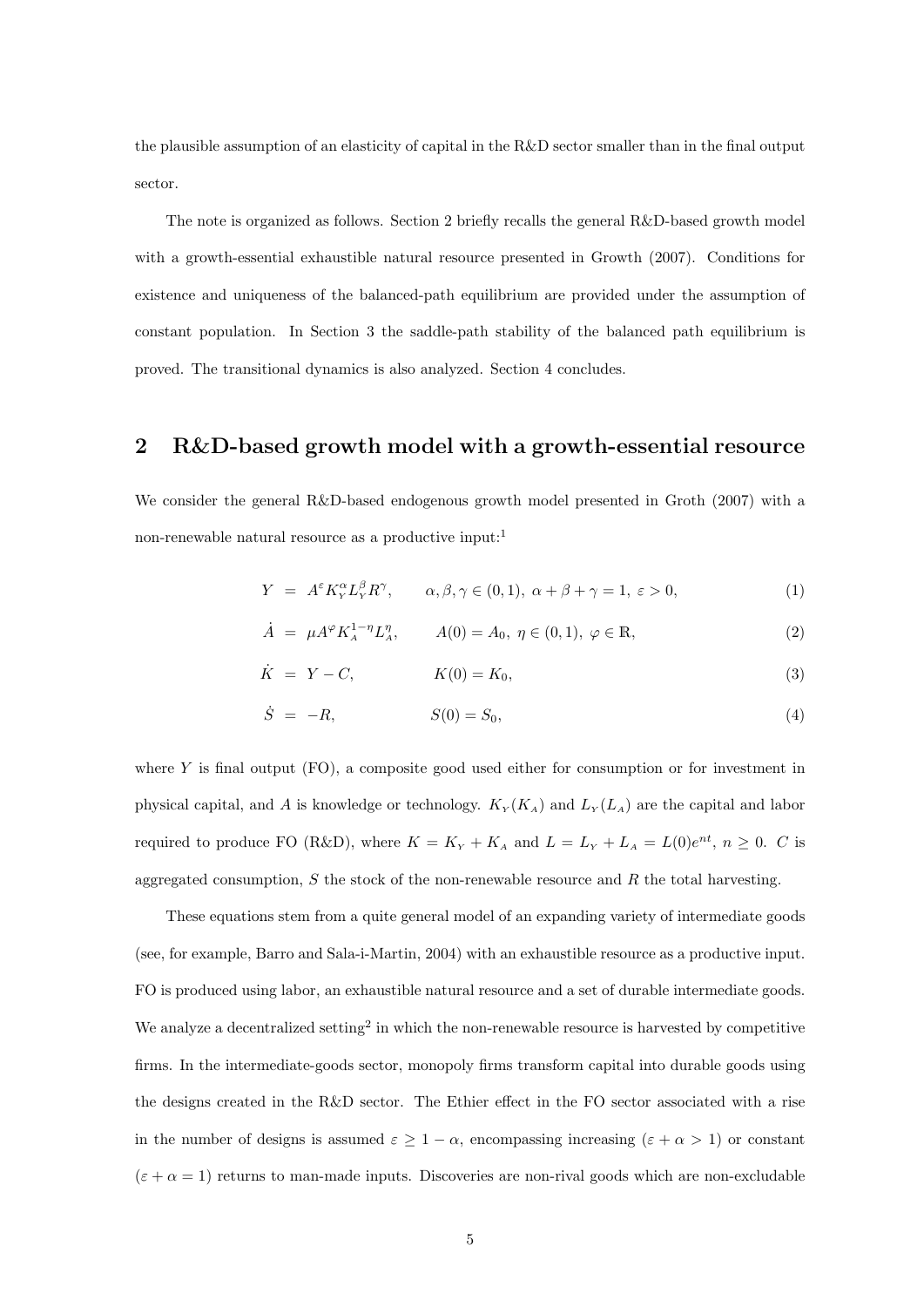within the innovative sector. The "standing on shoulders" externality does not necessarily imply the "knife-edge" assumption of  $\varphi = 1$ . Innovation depends on the existing stock of technology and the number of researchers, but also on the capital stock (or foregone output). Thus, this model does not consider research as independent of the capital stock (like the standard "knowledge-driven" models), nor does it require identical elasticities in the production of R&D and FO (like the "lab-equipment" model in the terminology of Rivera-Batiz and Romer (1991)). It is a hybrid model in which research requires labor and capital but not necessarily mimicking the FO sector, *η ∈* (0*,* 1). Possibly 1*−η < α*, since the R&D sector is relatively intensive in human capital.

The optimal behaviour of all agents in this decentralized economy with imperfect competition in the intermediate-goods sector can be summarized by the Ramsey and the Hotelling rules:<sup>3</sup>

$$
g_C = \frac{1}{\sigma}(r - \rho) + n, \qquad g_{p_R} = r,\tag{5}
$$

with  $1/\sigma > 0$  the elasticity of intertemporal substitution of consumption (assuming an isoelastic utility function),  $\rho$  the discount rate,  $r$  the rate of return, and  $p_R$  the market price of the natural resource. Moreover, due to monopolistic competition in the intermediate-good sector, the relationship between the rate of return on capital and its marginal productivity in the FO sector (or the social rate of return) must satisfy:

$$
r = \alpha \frac{\partial Y}{\partial K_Y} = \alpha^2 \frac{Y}{K_Y}.
$$
\n<sup>(6)</sup>

### **2.1 Fully endogenous growth: existence and uniqueness**

A balanced growth equilibrium requires a continuous rise of knowledge which overcomes the decline in the exhaustible essential resource. This equilibrium is characterized by the standard conditions:  $g_K^* = g_{K_A}^* = g_{K_Y}^* = g_Y^* = g_C^* \equiv g^*, \; g_{l_Y}^* = g_{k_Y}^* = g_r^* = g_u^* = 0, \; g_R^* = g_S^* < 0, \; \text{with} \; l_Y = L_Y/L,$  $k_Y = K_Y/K \in (0,1)$  and  $u = R/S$ .

Log-differentiating the production function (1) and taking into account the characterization of a BGP, the growth rate of FO, *g*, can be written as:

$$
g = \frac{1 - \varphi}{1 - \eta} g_A - \frac{\eta}{1 - \eta} n, \qquad g = \frac{(1 - \varphi)\gamma}{(1 - \alpha)(1 - \varphi) - \varepsilon(1 - \eta)} g_R + \frac{\varepsilon - (1 - \varphi)\gamma}{(1 - \alpha)(1 - \varphi) - \varepsilon(1 - \eta)} n. \tag{7}
$$

To have a BGP with positive growth and to avoid explosive growth condition  $\varphi$  < 1 is required. Moreover, as shown in Groth (2007), a BGP with *g >* 0 can be based on a sufficiently rapid growth in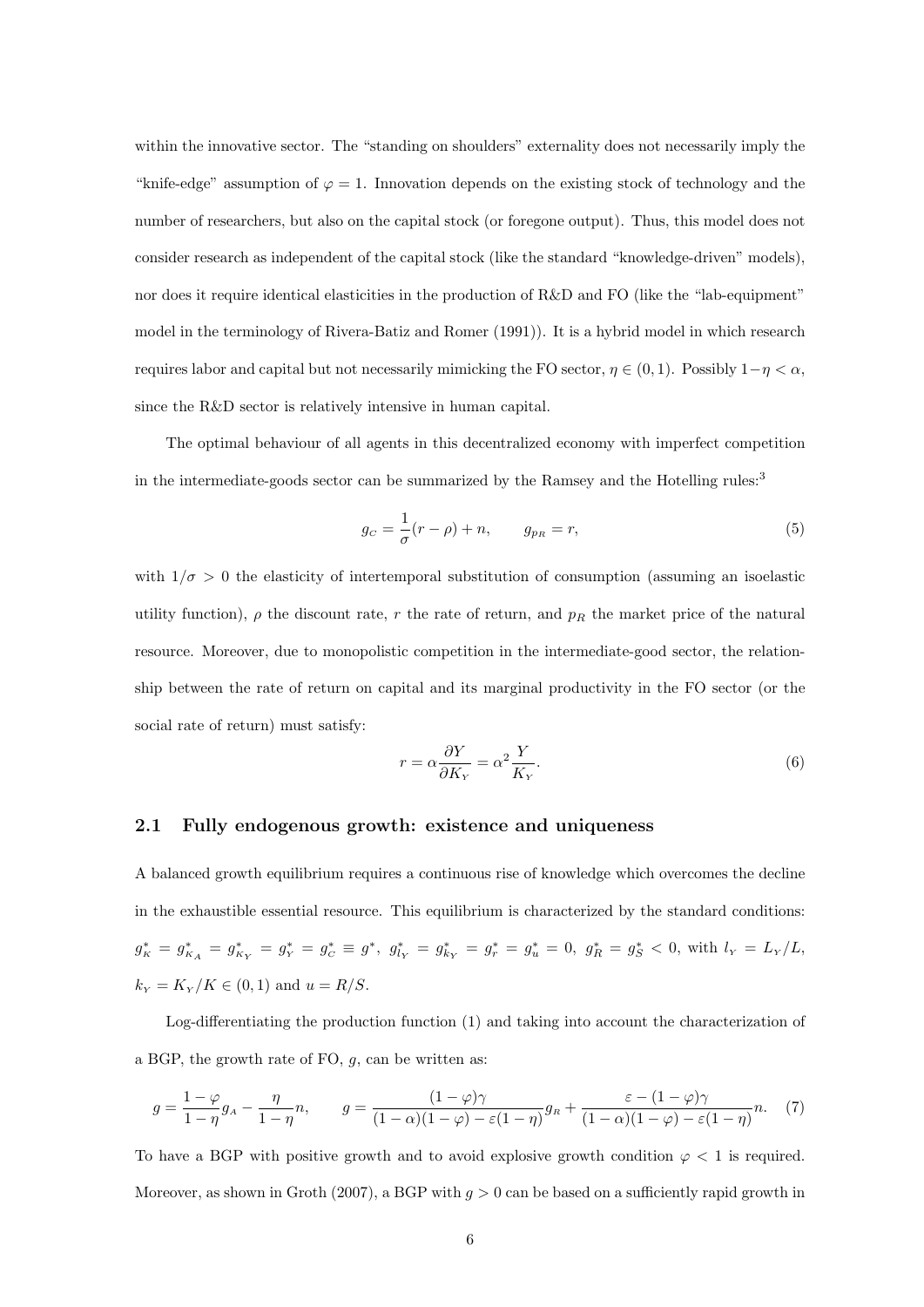population,  $n > 0$ , together with an upper bound on the elasticity of FO with respect to knowledge,  $\varepsilon$  <  $(1 - \varphi)(1 - \alpha)/(1 - \eta)$ . Conversely, we are interested in a BGP which does not require the aid of an exogenous source of growth. Therefore, here and henceforth we assume constant population,  $n = 0$ . In consequence, a BGP is only feasible under a new set of conditions:

Condition 1: 
$$
1 - \frac{\varepsilon(1-\eta)}{1-\alpha} < \varphi < 1.
$$

Condition 1 states, on the one hand, that the knowledge externality in R&D is less than linear; and on the other, that returns to scale to man-made inputs (capital and technology) must be "globally" increasing, considering the R& D and FO sectors altogether. The assumption of globally IRS reverses the condition in Groth (2007). Which assumption better reflects reality is difficult to asses as they involve parameters associated with technological knowledge which are difficult to quantify. The elasticity of capital in the R&D sector,  $1 - \eta$ , is considered null in the "knowledgedriven" model, and equal to  $\alpha$  in the "lab-equipment" model. Here, we will see that Condition 1 is compatible with the assumption  $1 - \eta < \alpha$ . Parameter  $\varepsilon$ , which collects the Ethier effect in the FO sector, can be settled equal to  $1 - \alpha$  (or greater if a knowledge spillover also appeared in the intermediate-goods sector). Finally, parameter  $\varphi$  representing the net effect of knowledge spillovers and the "fishing-out" effect has been claimed to be close to one<sup>4</sup>, while other authors assume a smaller value (for example, Steger 2005 states  $\varphi = 0.5$ ).

For shortness, we focus on the standard model à la Romer (1990) with CRS to man-made inputs in the FO sector,  $\varepsilon + \alpha = 1$ . In consequence, Condition 1 implies IRS in the innovative sector and can be re-written as:  $\eta < \varphi < 1$ . The general case with  $\varepsilon \geq 1-\alpha$  can be handled similarly, see Cabo et al. (2013).

The growth rate of the economy along the BGP is given by:

$$
g^* = \frac{\rho}{1 - \sigma + \frac{(1 - \alpha)(\varphi - \eta)}{\gamma(1 - \varphi)}}.\tag{8}
$$

This growth rate is positive if consumers are not excessively inelastic:<sup>5</sup>

**Condition 2:** 
$$
\sigma < 1 + \frac{(1-\alpha)(\varphi - \eta)}{\gamma(1-\varphi)}.
$$

A BGP corresponds to a steady state of the following system of five differential equations in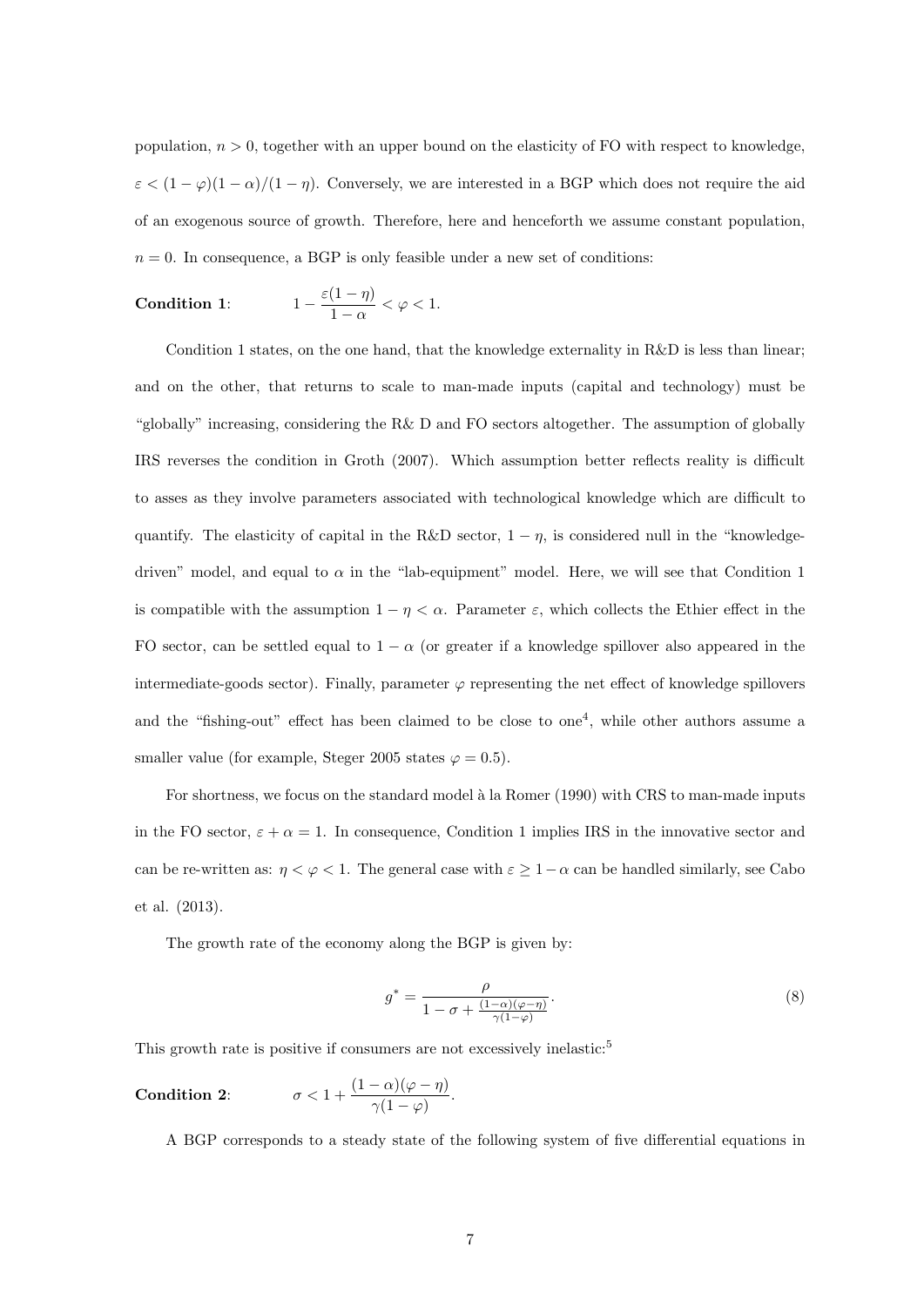variables  $c = C/K$ ,  $l_Y$ ,  $\chi = g_A$ ,  $y = Y/K$ , and  $u = R/S$ :

$$
g_c = \left(\frac{\alpha^2}{\sigma k_Y} - 1\right)y + c - \frac{\rho}{\sigma},\tag{9}
$$

$$
g_{l_Y} = \Phi(l_Y) \left\{ \left( 1 - \frac{\alpha}{k_Y} - \frac{(1-\gamma)(1-\eta)}{\alpha} \right) y + \left( \frac{(1-\gamma)(1-\eta)}{\alpha} - 1 \right) c + \Gamma(l_Y) \chi \right\},\tag{10}
$$

$$
g_{\chi} = \Psi(l_{Y})g_{l_{Y}} + (1 - \eta)y - (1 - \eta)c + (\varphi - 1)\chi,
$$
\n(11)

$$
g_y = \Omega(l_Y)g_{l_Y} + \left\{\alpha - 1 - \frac{\alpha \gamma}{1 - \gamma} \left(\frac{\alpha}{k_Y} - 1\right)\right\} y + \frac{1 - \alpha - \gamma}{1 - \gamma} c + \frac{1 - \alpha}{1 - \gamma} \chi,\tag{12}
$$

$$
g_u = \Omega(l_Y)g_{l_Y} + \frac{\alpha}{1-\gamma} \left(1 - \frac{\alpha}{k_Y}\right)y + \frac{1-\alpha}{1-\gamma}\chi + u - \frac{\alpha}{1-\gamma}c,\tag{13}
$$

where

$$
k_{Y} = l_{Y} \frac{\alpha^{2} \eta}{\{\alpha^{2} - (1 - \eta)[\alpha^{2} + \beta]\}} l_{Y} + \beta(1 - \eta),
$$
\n
$$
\Phi(l_{Y}) = \frac{\alpha(1 - l_{Y})}{[(1 - \gamma)(1 - \eta) - \alpha](l_{Y} - k_{Y})}, \quad \Psi(l_{Y}) = -\frac{(1 - \eta)k_{Y} + \eta l_{Y}}{1 - l_{Y}}, \quad \Omega(l_{Y}) = \frac{\alpha(1 - k_{Y}) + \beta(1 - l_{Y})}{(1 - \gamma)(1 - l_{Y})},
$$
\n
$$
\Gamma(l_{Y}) = \frac{\gamma - \alpha}{\alpha} - \frac{(\varphi - 1)(1 - \gamma)}{\alpha} + \frac{\eta(1 - \gamma)(1 - \alpha)}{\beta} \frac{l_{Y}}{1 - l_{Y}}.
$$
\n(14)

**Proposition 1.** For  $n = 0$ , under Conditions 1 and 2, there exists a unique steady-state equilibrium<sup>6</sup> *for the economy with*  $l_Y^* \in (0,1)$  *and*  $c^*, y^*, \chi^*, u^* > 0$ .

*Proof.* See Cabo et al. (2013).

## **3 Saddle-path stability of the balanced growth equilibrium**

For an economy with separated R&D and FO sectors, in a decentralized setting with imperfect markets and knowledge externalities, the instability associated with IRS to man-made inputs is overcome under certain conditions.

Variables *c*,  $l_Y$  and *u* in (9)-(13) can be regarded as controls. Correspondingly, *y* and  $\chi$  are determined by the state variables *K*, *A* and *S*. Therefore the stable manifold must be at least of dimension two. The transition path is unique when the stable manifold is exactly two-dimensional.

**Proposition 2.** *Under Conditions 1 and 2, the determinant of the Jacobian matrix at the steady state is positive if and only if:*

$$
1 - \eta \in \left(\frac{\alpha^2}{\alpha^2 + \beta}, \frac{\alpha}{1 - \gamma}\right). \tag{15}
$$

*Additionally, sufficient condition*<sup>7</sup>  $\alpha > \gamma$ *, guarantees that the stable manifold is either two or fourdimensional.*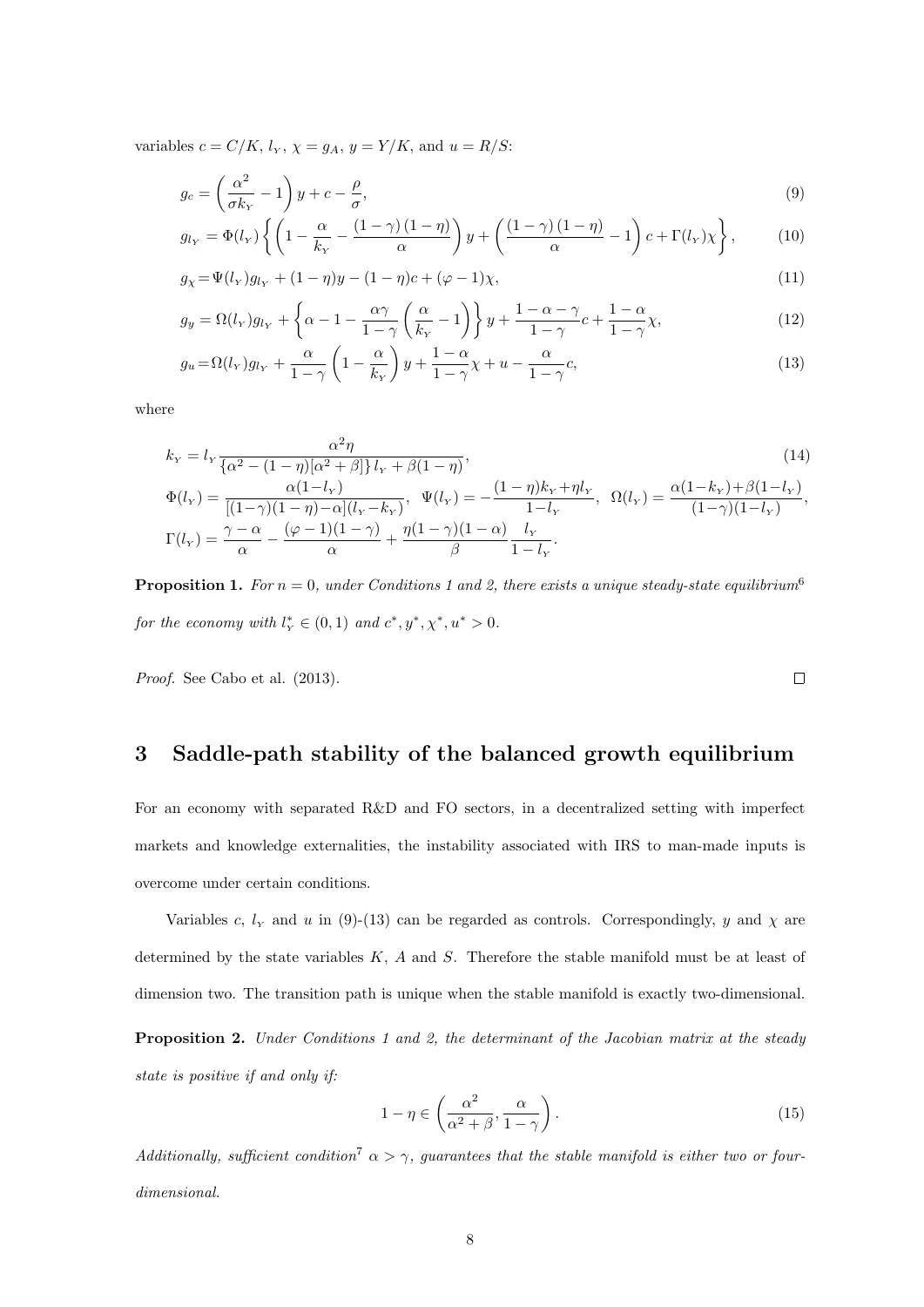Numerical simulations show that the stable manifold is always two-dimensional. This result is robust to changes in parameter values. Therefore the path converging to the steady state is unique.

Condition (15) establishes a range of variation for the elasticity of capital in the R&D sector. Because empirically  $\alpha$  is several times the size of  $\gamma$ , condition (15) is compatible with  $1 - \eta < \alpha$ . For example, following Barro and Sala-i-Martin (2004),  $\alpha = 0.4$  seems adequate for developed countries, and assuming  $\gamma = 0.15$ , condition (15) reads:  $1 - \eta \in (0.26, 0.47)$ . This illustrates that the conditions in Proposition 2 are more likely satisfied when the elasticity of capital in the R&D sector,  $1 - \eta$ , is lower than in FO the sector  $(\alpha = .4)$ .

#### The social planner's problem versus the decentralized solution:

As stated above, an elasticity of capital in the FO sector greater than in the research sector seems realistic. Specifically, we assume that  $1 - \eta$  remains below  $\alpha/(1 - \gamma)$ , the upper bound in (15), which can be interpreted as the elasticity of capital in the FO sector when the resource is harvested following the Hotelling rule. Stability further requires that  $1 - \eta$  surpasses the lower bound in (15), which states that the final output sector employs labor more intensively than capital,  $l_Y^* > k_Y^*$ .

In the decentralized setting, the monopolistic competition in the industry which provides intermediate goods to FO producers implies (6). Due to this inefficiency a R&D sector with a low elasticity of capital,  $1 - \eta < \alpha/(1 - \gamma)$ , can be compatible with a FO sector less capital intensive,  $l_Y^* > k_Y^*$ . By contrast, inefficiencies are not present in a social optimum and following the same steps as in the decentralized setting, it can be proved that without population growth, the social planner's problem remains unstable (as Groth and Schou (2002) anticipated).

#### **3.1 Transitional adjustment**

We now turn to the transitional adjustment of the economy in response to some types of disturbances. The state of the economy is represented by  $E_1 = K^{1-\eta}/A^{1-\varphi}$  and  $E_2 = S^{\gamma}A^{1-\alpha}/K^{1-\alpha}$ , which are totally determined by the state variables *K*, *A* and *S*, and remain constant along the steady state. By linearizing the dynamics of variables  $E_1, E_2$ , and the control variables  $l_Y$ , *c* and *u* in a neighborhood of the steady state, we can study the qualitative behaviour of the relevant variables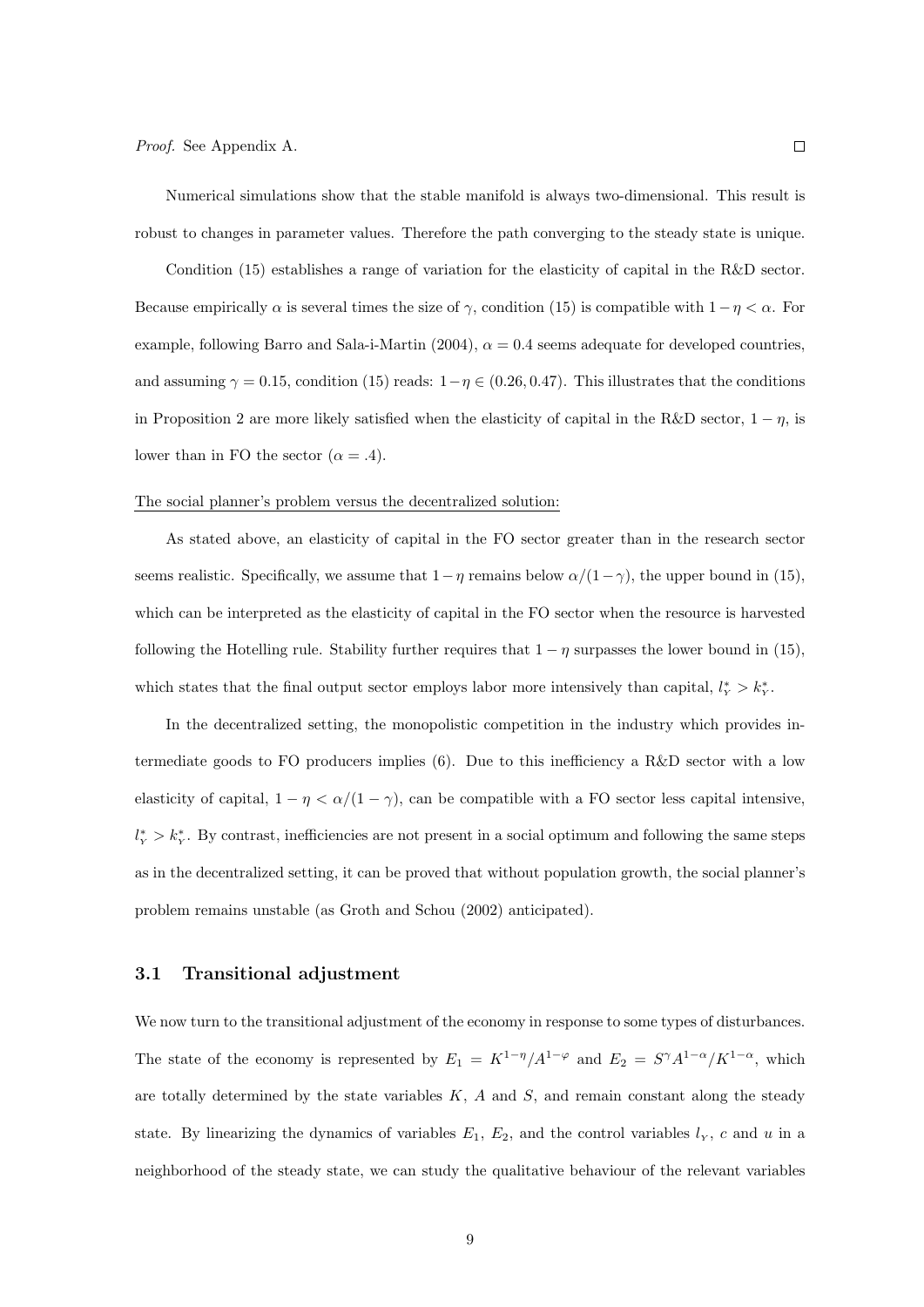along the transition. Our numerical example considers:  $\mu = L = 1$ ,  $\rho = .05$ ,  $\alpha = .4$ ,  $\gamma = .15$ ,  $\sigma =$ 1.1,  $1 - \eta = .32, \varphi = .7.$ 

#### Insert Figure 1 over here

The existence of a two-dimensional stable manifold, means that stabilizing policy functions  $l_Y(E_1, E_2)$ *, c*( $E_1, E_2$ ) and  $u(E_1, E_2)$ *,* can be uniquely adopted (no indeterminancy). The graphs in Figure 1 show the contour lines of the surfaces  $l_Y(E_1, E_2)$  and  $c(E_1, E_2)$  (the graph for  $u(E_1, E_2)$ ) mimics Figure 1 right). Lighter (darker) regions represent values above (below) the steady state. The contour lines corresponding with the steady-state values  $c^*$  and  $l^*$ <sub>r</sub> are highlighted.

Starting from the steady-sate position  $P_0 = (E_1^*, E_2^*)$ , a positive shock on the stock of the natural resource<sup>8</sup> would imply  $E_2 > E_2^*$  and  $E_1 = E_1^*$  in point  $P_1$ . Labor devoted to FO,  $l_Y$  (and correspondingly capital share,  $k_Y$ ) should be initially lower than  $l_Y^*$  (and  $k_Y^*$ ). Thus more labor and capital should be devoted to R&D, and so,  $\chi > \chi^*$ . The depletion rate should also start below its steady-state value. Numerically, this rate becomes greater immediately after the shock. This confirms that a more abundant stock of resource leads to greater harvesting, which counteracts the reduction in labor and capital, leading to a greater production of FO.

#### Insert Figure 2 over here

These policies will take the economy from  $P_1$  to the long-run equilibrium,  $P_0$ , following the dashed lines. The time paths of the relevant variables along the transition are depicted in Figure 2. The main outcome after a positive shock on the stock of the resource is a greater growth rate of the economy along the transition, which enables a greater consumption per unit of capital.

## **4 Conclusions**

Following the formulation in Groth (2007) we study a general R&D-based endogenous growth model in which the FO and the R&D sectors are considered separately. It is a hybrid model (in the terminology of Eicher and Turnovsky, 1999) because capital and knowledge enter the production function of FO and R&D. A non-renewable natural resource is a direct input in the production of FO, and it enters indirectly into the growth engine because the capital is used in the R&D sector (the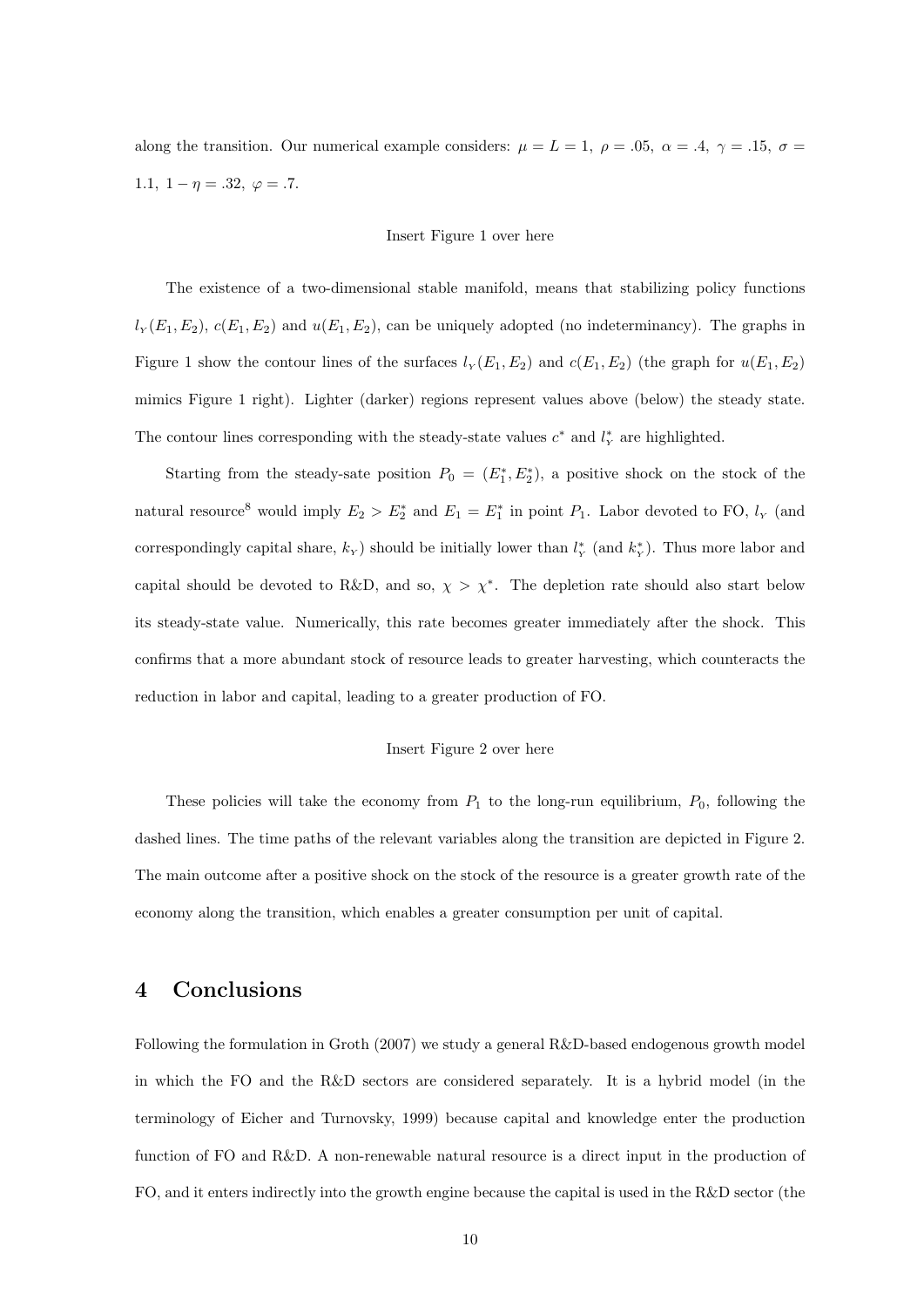resource is growth-essential). Groth (2007) focuses on the case where endogenous growth requires population growth. This note focuses on the alternative case, balanced growth is feasible without an exogenous growth in population, but based on IRS in man-made inputs. IRS are compatible with a BGP because the use of the non-renewable natural resource has to diminish over time.

The existence and uniqueness of a BGP needs two conditions. Condition 1 states that the knowledge externality in the research sector must be less than linear and the returns to scale to man-made inputs must be "globally" increasing. That is, if man-made inputs show CRS in the FO sector, as in the standard model à la Romer, then IRS to man-made inputs in the research sector are needed. More generally, to guarantee sustained growth, the DRS or CRS in one sector must be more than offset by IRS in the other sector. Condition 2 requires consumers not excessively reluctant to substitute present for future consumption.

In a decentralized economy with constant population the assumption of globally IRS to manmade inputs does not necessarily lead to instability. The inefficiency from monopolistic competition in the sector which provides intermediate goods to FO producers allows us to escape the instability problem associated with IRS. Saddle-path stability requires the elasticity of capital in the R&D sector to be low enough (with respect to the FO sector) but greater than a lower bound. By contrast, a central planner setting shows no inefficiencies and is always unstable.

Finally, we have numerically characterized the policy functions that bring the economy towards the BGP. Specifically, the transitional dynamics after a positive shock on the stock of the resource.

## **Appendix A**

### **Proof of Proposition 2**

From the system (9)-(13), the Jacobian matrix in  $c, l_Y, \chi, y, u$ , at the steady state reads:

$$
J^* = (a_{ij}), \quad i, j \in \{1, \dots, 5\}
$$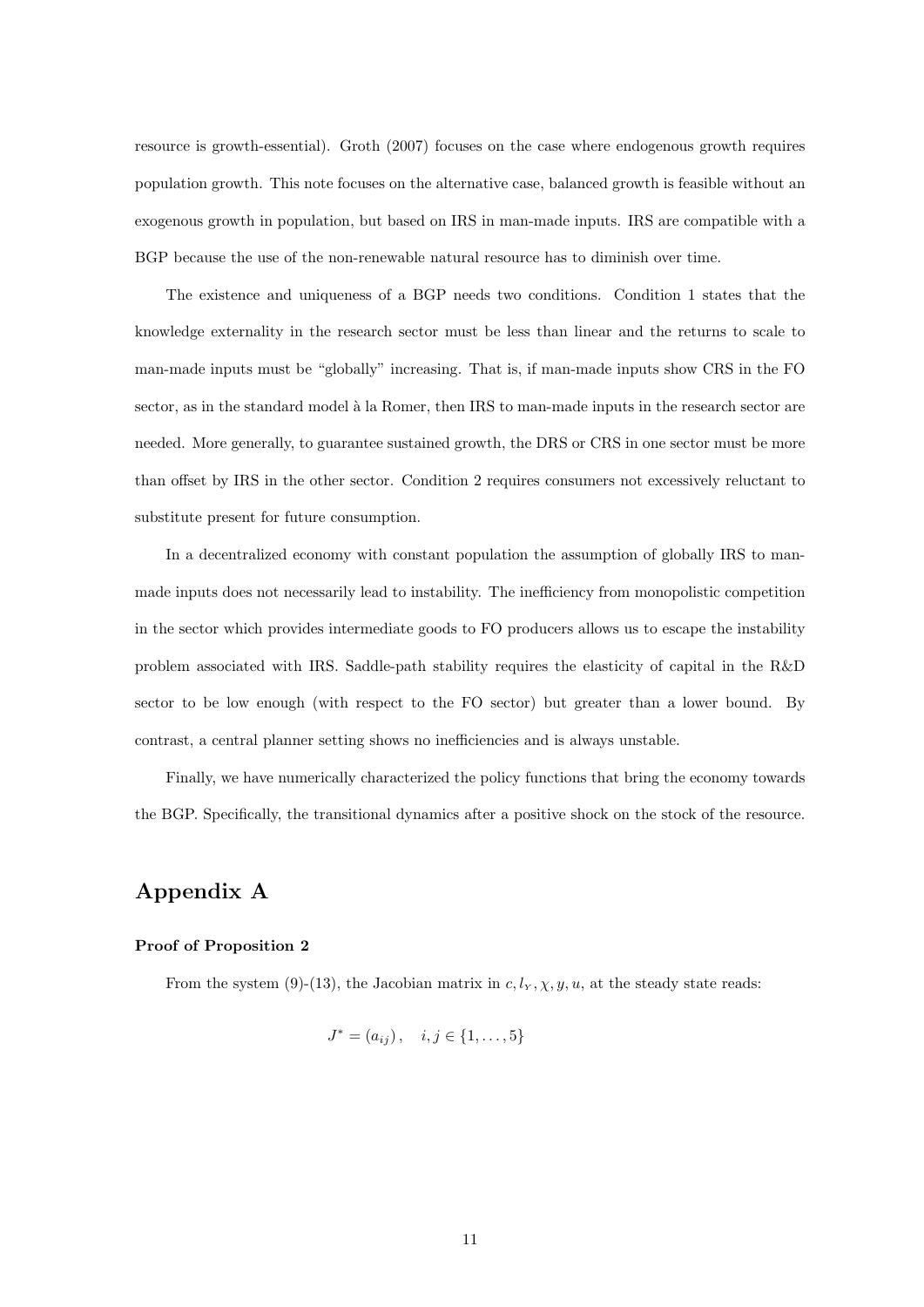where

$$
a_{11} = c^*, \quad a_{12} = -\frac{\alpha}{\sigma} \Delta(l_y^*) y^* c^*, \quad a_{14} = \left(\frac{\alpha}{\sigma} \Pi(l_y^*) - 1\right) c^*, \quad a_{13} = a_{15} = 0,
$$
\n
$$
a_{21} = l_y^* \Phi(l_y^*) \left(\frac{(1-\gamma)(1-\eta)}{\alpha} - 1\right), \quad a_{22} = l_y^* \Phi(l_y^*) \left(\Delta(l_y^*) y^* + \Upsilon \frac{\chi^*}{(1-l_y^*)^2}\right),
$$
\n
$$
a_{23} = l_y^* \Phi(l_y^*) \Gamma(l_y^*), \quad a_{24} = l_y^* \Phi(l_y^*) \left(1 - \Pi(l_y^*) - \frac{(1-\gamma)(1-\eta)}{\alpha}\right), \quad a_{25} = a_{35} = a_{45} = 0,
$$
\n
$$
a_{31} = \left(\frac{\Psi(l_y^*)}{l_y^*} a_{21} - (1-\eta)\right) \chi^*, \quad a_{32} = \frac{\Psi(l_y^*)}{l_y^*} a_{22} \chi^*, \quad a_{33} = \left(\frac{\Psi(l_y^*)}{l_y^*} a_{23} + \varphi - 1\right) \chi^*, \quad a_{34} = \left(\frac{\Psi(l_y^*)}{l_y^*} a_{24} + (1-\eta)\right) \chi^*,
$$
\n
$$
a_{41} = \left(\frac{\Omega(l_y^*)}{l_y^*} a_{21} + \frac{\beta}{1-\gamma}\right) y^*, \quad a_{42} = \left(\frac{\Omega(l_y^*)}{l_y^*} a_{22} + \frac{\alpha \gamma}{1-\gamma} \Delta(l_y^*) y^*\right) y^*,
$$
\n
$$
a_{43} = \left(\frac{\Omega(l_y^*)}{l_y^*} a_{23} + \frac{1-\alpha}{1-\gamma}\right) y^*, \quad a_{44} = \left(\frac{\Omega(l_y^*)}{l_y^*} a_{24} + \frac{\alpha \gamma}{1-\gamma} (1 - \Pi(l_y^*)) - (1 - \alpha)\right) y^*,
$$
\n
$$
a_{51} = \left(\frac{\Omega(l_y^*)}{l_y^*} a_{21} - \frac{\alpha}{1-\gamma}\right) u^*, \quad a_{52} = \left(\frac{\Omega(l_y^*)}{l_y^*} a_{22} + \frac{\
$$

and

$$
\Delta(l_{Y}^{*}) = \frac{(1 - \eta)\beta}{\alpha\eta (l_{Y}^{*})^{2}} > 0, \ \ \Pi(l_{Y}^{*}) = \frac{\alpha}{k_{Y}^{*}} = \alpha + \frac{\beta}{\alpha} \frac{1 - \eta}{\eta} \frac{1 - l_{Y}^{*}}{l_{Y}^{*}}, \ \ \Upsilon = \frac{\eta(1 - \gamma)(1 - \alpha)}{\beta}.
$$

Since  $u^* > 0$ , the sign of det  $J^*$  equals the sign of the 4th leading principal minor. Further,  $c^*, l^*_Y, \chi^*, y^* > 0$ , so after some simplifications which do not change the sign of the determinant<sup>9</sup>  $(f_1/c^*, f_2/l_Y^*, f_3/\chi^* - \Psi(l_Y^*)f_2/l_Y^*, f_4/y^* - \Omega(l_Y^*)f_2/l_Y^*),$  this principal minor equals

$$
\Phi(l_Y^*)\begin{vmatrix}\n1 & -\frac{\alpha}{\sigma}\Delta(l_Y^*)y^* & 0 & \frac{\alpha^2}{\sigma k_Y^*} - 1 \\
\frac{(1-\gamma)(1-\eta)}{\alpha} - 1 & \Delta(l_Y^*)y^* + \Upsilon \frac{\chi^*}{(1-l_Y^*)^2} & \Gamma(l_Y^*) & 1 - \frac{\alpha}{k_Y^*} - \frac{(1-\gamma)(1-\eta)}{\alpha} \\
-(1-\eta) & 0 & \varphi - 1 & 1 - \eta \\
\frac{\beta}{1-\gamma} & \frac{\alpha\gamma}{1-\gamma}\Delta(l_Y^*)y^* & \frac{1-\alpha}{1-\gamma} & \frac{\alpha\gamma}{1-\gamma}\left(1-\frac{\alpha}{k_Y^*}\right) - (1-\alpha)\n\end{vmatrix}
$$

Expanding this determinant along the second column, it follows:

$$
\Phi(l_Y^*)\left(\Delta(l_Y^*)y^*\Theta + \Upsilon \frac{\chi^*}{(1-l_Y^*)^2}\Xi\right),\tag{16}
$$

*.*

$$
\Theta = \left|\begin{array}{cccc} 1 & -\frac{\alpha}{\sigma} & 0 & \frac{\alpha^2}{\sigma k_Y^*} - 1 \\ \frac{(1-\gamma)(1-\eta)}{\alpha} - 1 & 1 & \Gamma(l_Y^*) & 1 - \frac{\alpha}{k_Y^*} - \frac{(1-\gamma)(1-\eta)}{\alpha} \\ - (1-\eta) & 0 & \varphi - 1 & 1-\eta \\ \frac{\beta}{1-\gamma} & \frac{\alpha\gamma}{1-\gamma} & \frac{1-\alpha}{1-\gamma} & \frac{\alpha\gamma}{1-\gamma} \left(1-\frac{\alpha}{k_Y^*}\right) - (1-\alpha) \end{array}\right|, \quad \Xi = \left|\begin{array}{cccc} 1 & 0 & 0 & \frac{\alpha^2}{\sigma k_Y^*} - 1 \\ \frac{(1-\gamma)(1-\eta)}{\alpha} - 1 & 1 & \Gamma(l_Y^*) & 1-\frac{\alpha}{k_Y^*} \\ - (1-\eta) & 0 & \varphi - 1 & 1-\eta \\ \frac{\beta}{1-\gamma} & 0 & \frac{1-\alpha}{1-\gamma} & \frac{\alpha\gamma}{1-\gamma} \left(1-\frac{\alpha}{k_Y^*}\right) - (1-\alpha) \end{array}\right|.
$$

Adding the first and fourth columns of Θ, it follows that this determinant is zero.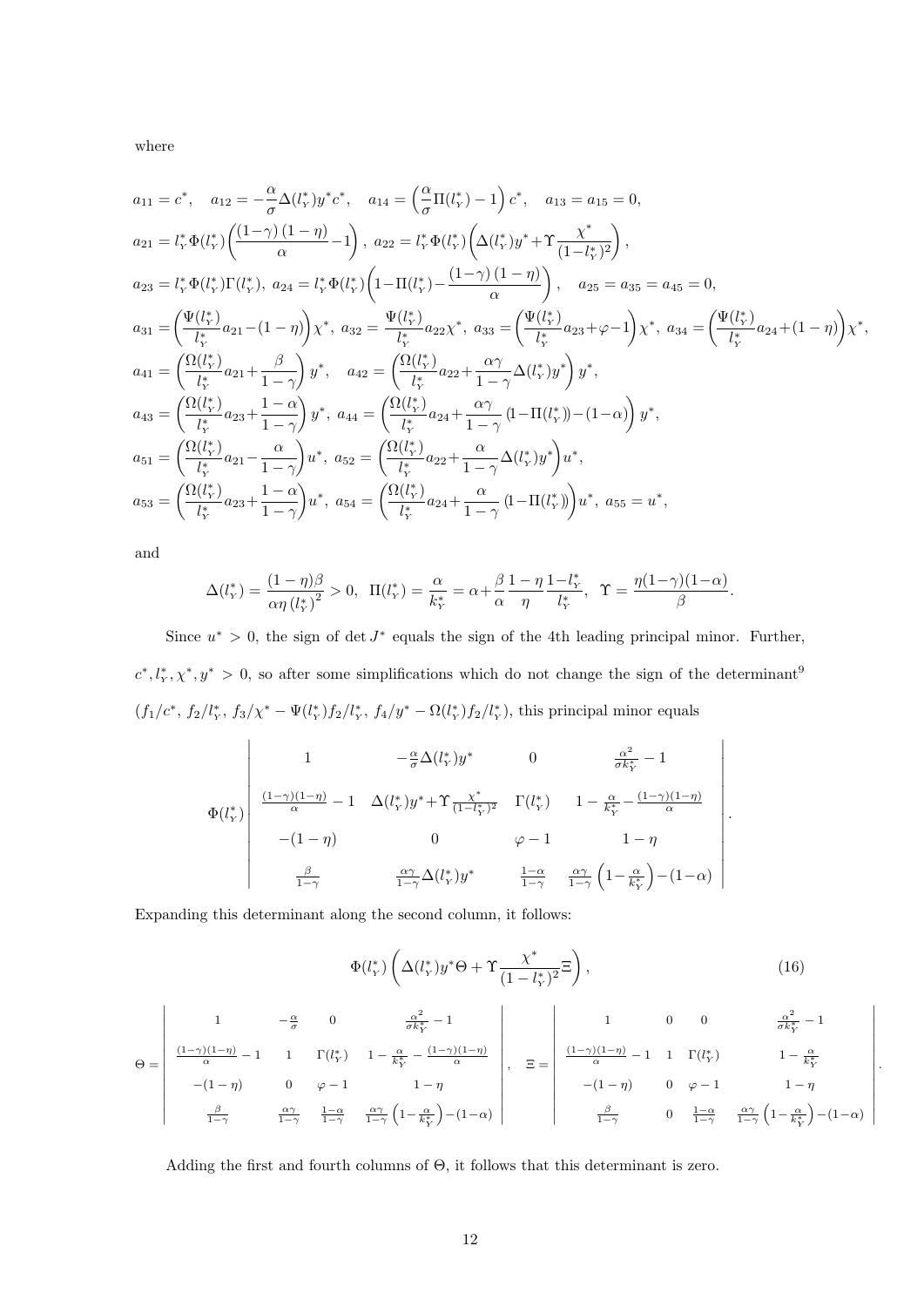For  $\Xi$ , after some algebra, taking into account Condition 2 and  $\varphi < 1$ , it follows:

$$
\Xi = \frac{1-\varphi}{1-\gamma} \frac{\alpha^2 \gamma}{\sigma k_Y^*} \left[ \sigma - 1 - \frac{(1-\alpha)(\varphi - \eta)}{\gamma(1-\varphi)} \right] < 0.
$$

Because at the steady state  $\chi^*, y^*, (1 - l^*_{Y}), \Delta(l^*_{Y}) > 0$ , from (16) it follows that the sign of det  $J^*$  equals the sign of  $-\Phi(l_Y^*)$ , which is positive if and only if  $[(1 - \eta) - \alpha/(1 - \gamma)](l_Y^* - k_Y^*) < 0$ .

From equation (14),  $l_Y^* > k_Y^* \Leftrightarrow 1 - \eta > \alpha^2/(\alpha^2 + \beta)$ . And it is easy to see that:

$$
\frac{\alpha^2}{\alpha^2+\beta}<\frac{\alpha}{1-\gamma}<1.
$$

Therefore under condition (15),  $\Phi(l_Y^*)$  < 0 and det  $J^*$  > 0.

In a second step we prove that there exists an even (not null) number of negative eigenvalues.

All the elements in the fifth column in the Jacobian matrix are zero except  $a_{55}$ , which is a (positive) eigenvalue. We focus on the addition of the remaining elements in the main diagonal.

The steady-state values  $c^*$ ,  $\chi^*$  and  $y^*$  satisfy:

$$
\chi^* = \frac{1 - \eta}{\varphi - 1} \left( \frac{\rho}{\sigma} - \frac{\alpha^2}{\sigma k_Y^*} y^* \right) = \frac{1 - \eta}{1 - \varphi} (y^* - c^*), \quad y^* = \frac{k_Y^*}{\alpha^2} \frac{\rho}{1 - \Lambda}, \quad y^* - c^* = \frac{\rho}{\sigma} \frac{\Lambda}{1 - \Lambda}, \tag{17}
$$

where  $k_Y^*$  denotes the value of variable  $k_Y$  satisfying (14) when  $l_Y$  equals  $l_Y^*$  and

$$
\Lambda = \frac{\sigma}{1 + \frac{(1-\alpha)(\varphi - \eta)}{\gamma(1-\varphi)}}.\tag{18}
$$

Taking into account expressions in (17),

$$
a_{33} = \frac{\alpha y^*}{k_Y^*} \left\{ \Psi(l_Y^*) \Phi(l_Y^*) \left( 1 - \frac{\alpha}{\sigma} \left( 1 - \frac{(1-\gamma)(1-\eta)}{\alpha} \right) \right) - \frac{(1-\eta)\alpha}{\sigma} \right\} + \frac{\rho}{\sigma} \left( 1 - \eta + \Psi(l_Y^*) \Phi(l_Y^*) \left( 1 - \frac{(1-\gamma)(1-\eta)}{\alpha} \right) \right),
$$
  

$$
a_{22} = \Phi(l_Y^*) l_Y^* \left\{ \frac{(1-\eta)\beta}{\alpha\eta} \frac{y^*}{(l_Y^*)^2} - \frac{\eta(1-\gamma)(1-\alpha)(1-\eta)}{\beta(1-\varphi)\sigma(1-l_Y^*)^2} \left( \rho - \frac{\alpha^2 y^*}{k_Y^*} \right) \right\}.
$$

Replacing  $y^*$  by its expression in (17), the term  $\Sigma = a_{11} + a_{22} + a_{33} + a_{44}$ , can be written as:

$$
\frac{\rho}{1-\Lambda} \left\{ -\frac{\Lambda}{\sigma} - \frac{k_{\text{y}}^*}{\alpha^2} \frac{1 - l_{\text{y}}^*}{l_{\text{y}}^* - k_{\text{y}}^*} - \frac{\gamma}{1-\gamma} - \frac{\Lambda}{\sigma} \frac{l_{\text{y}}^*}{l_{\text{y}}^* - k_{\text{y}}^*} - \frac{\Omega(l_{\text{y}}^*) - \Psi(l_{\text{y}}^*)}{(1-\gamma)(1-\eta) - \alpha} \frac{1 - l_{\text{y}}^*}{l_{\text{y}}^* - k_{\text{y}}^*} + \frac{\alpha(1-\eta)}{(1-\gamma)(1-\eta) - \alpha} \frac{1}{l_{\text{y}}^* - k_{\text{y}}^*} \left[ \frac{k_{\text{y}}^*}{\alpha^3} \frac{\beta}{\eta} \frac{1 - l_{\text{y}}^*}{l_{\text{y}}^*} + \frac{\eta(1-\gamma)(1-\alpha)\Lambda}{\beta(1-\varphi)\sigma} \frac{l_{\text{y}}^*}{1 - l_{\text{y}}^*} \right] \right\}.
$$

Because  $\Lambda < 1$ , the sign of  $\Sigma$  coincides with the sign of the term in brackets. Rearranging terms and taking into account that:

$$
\frac{\Omega(l_Y^*) - \Psi(l_Y^*)}{(1 - \gamma)(1 - \eta) - \alpha} = \frac{\alpha}{(1 - \gamma)(1 - \eta) - \alpha} \frac{1}{l_Y^* - k_Y^*} - \frac{\alpha}{1 - \gamma},
$$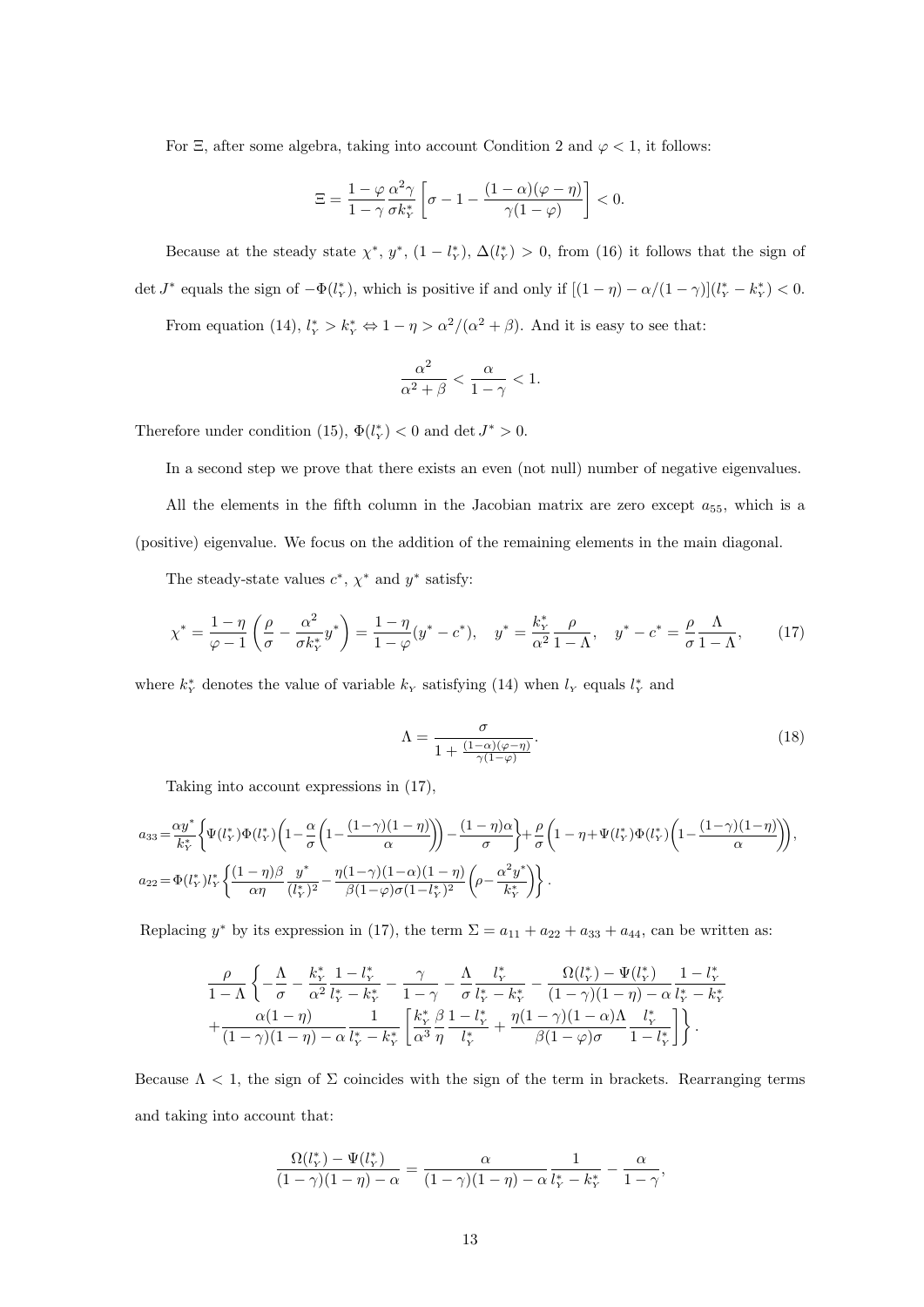the term in brackets above can be rewritten as:

$$
\frac{1}{l_Y^* - k_Y^*} \left\{ -\frac{k_Y^*(1 - l_Y^*)}{\alpha^2} - \frac{\Lambda l_Y^*}{\sigma} + \frac{\alpha}{(1 - \gamma)(1 - \eta) - \alpha} \left[ -\frac{1}{\alpha} + \frac{k_Y^*}{\alpha^3} \frac{(1 - \eta)\beta}{\eta} \frac{1 - l_Y^*}{l_Y^*} + \frac{\eta(1 - \eta)(1 - \gamma)(1 - \alpha)\Lambda}{\beta(1 - \varphi)\sigma} \frac{l_Y^*}{1 - l_Y^*} \right] \right\} + 1 - \frac{\Lambda}{\sigma}.
$$

From (14) and (15) it follows that  $l_Y^* - k_Y^* > 0$ . Therefore, the sign of the expression above is not modified when multiplied by  $l_Y^* - k_Y^*$ . Furthermore, replacing  $k_Y^*$  using expression (14), and rearranging terms, the sign of  $\Sigma$  is given by the sign of:

$$
-\frac{1-l_{Y}^{*}}{\alpha^{2}+\beta\frac{1-\eta}{\eta}\frac{1-l_{Y}^{*}}{l_{Y}^{*}}}\Sigma_{1}-\frac{\Lambda}{\sigma}l_{Y}^{*}-\frac{\alpha}{(1-\gamma)(1-\eta)-\alpha}\Sigma_{2},
$$

where

$$
\Sigma_1 = 1 - \left(\beta \frac{1-\eta}{\eta} - \alpha^2\right) \left(1 - \frac{\Lambda}{\sigma}\right), \quad \Sigma_2 = \frac{\alpha}{\alpha^2 + \beta \frac{1-\eta}{\eta} \frac{1-l_Y^*}{l_Y^*}} - \frac{\Lambda}{\sigma} \frac{(1-\gamma)(\gamma(1-\eta)+(1-\alpha)(\varphi-\eta))}{\alpha \gamma(1-\varphi)}.
$$

Replacing  $\Lambda$  by (18), and after some manipulations, the sign of  $\Sigma_1$  is given by the sign of:

$$
1+\alpha^2-\beta\frac{1-\eta}{\eta}+\frac{\gamma(1-\varphi)}{(1-\alpha)(\varphi-\eta)}.
$$

Under condition (15), the expression above and hence  $\Sigma_1$  are positive.

Similarly, after some simplifications, the sign of  $\Sigma_2$  coincides with the sign of:

$$
\alpha^2[(\eta - \varphi)] + (1 - \eta)[\alpha\gamma - (1 - \gamma)(1 - \alpha)(1 - \eta)].
$$

Therefore, a sufficient condition for  $\Sigma_2 \leq 0$  is  $\alpha \gamma - (1 - \gamma)(1 - \alpha)(1 - \eta) \leq 0$ . And this inequality holds under condition (15), assuming additionally that  $\alpha > \gamma$ .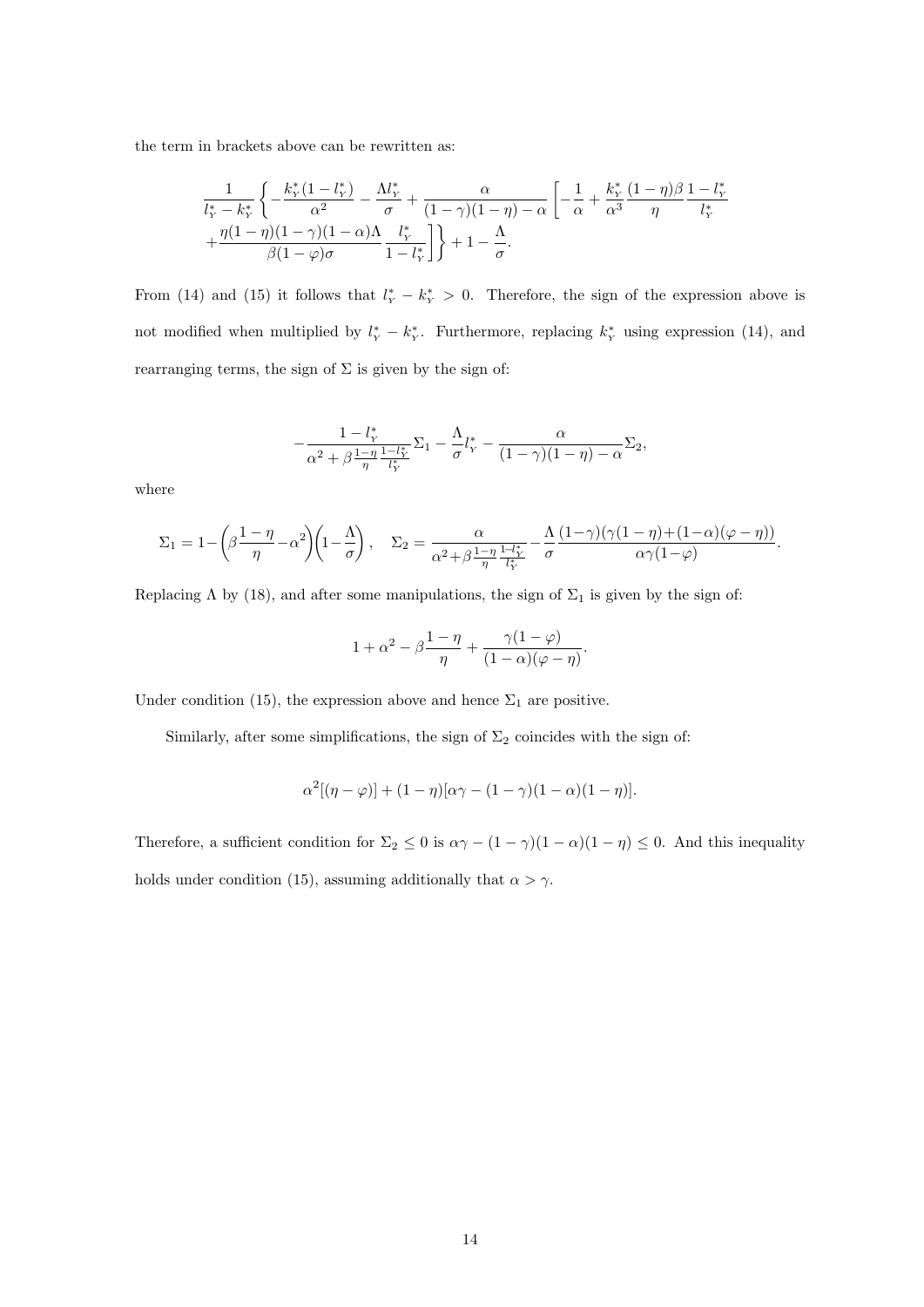## **Notes**

<sup>1</sup>All variables depend on the time argument, which is omitted when no confusion can arise.

 $2$ For the micro foundations see Cabo et al. (2013).

<sup>3</sup>Here, and henceforth,  $g_x$  denotes the growth rate of variable  $x$ .

<sup>4</sup>Evidence in favor of a R&D productivity increasing nearly proportionally with the stock of ideas already discovered in a country-level can be found in Porter and Stern (2000), who estimate the shape of the ideas production function by using a panel data set of patents. They also find, nonetheless, that the stock of patents has a quite modest effect on total factor productivity.

<sup>5</sup>Under Condition 1 the upper bound for  $\sigma$  is greater than one, and Condition 2 is not excessively restrictive. In Groth (2007) this inequality is reversed, although due to the DRS assumption the lower bound for  $\sigma$  is lower than one.

<sup>6</sup>The unique steady-state equilibrium satisfies the transversality conditions, and functions are concave.

<sup>7</sup>Sufficient condition  $\alpha > \gamma$  agrees with the empirical data which considers  $\alpha$  to be several times  $\gamma$  (see Groth, 2007) and references therein).

<sup>8</sup>A similar analysis can be done starting from any other initial situation of unbalanced growth.

<sup>9</sup>Here  $f_i$  denotes the *i*-th file.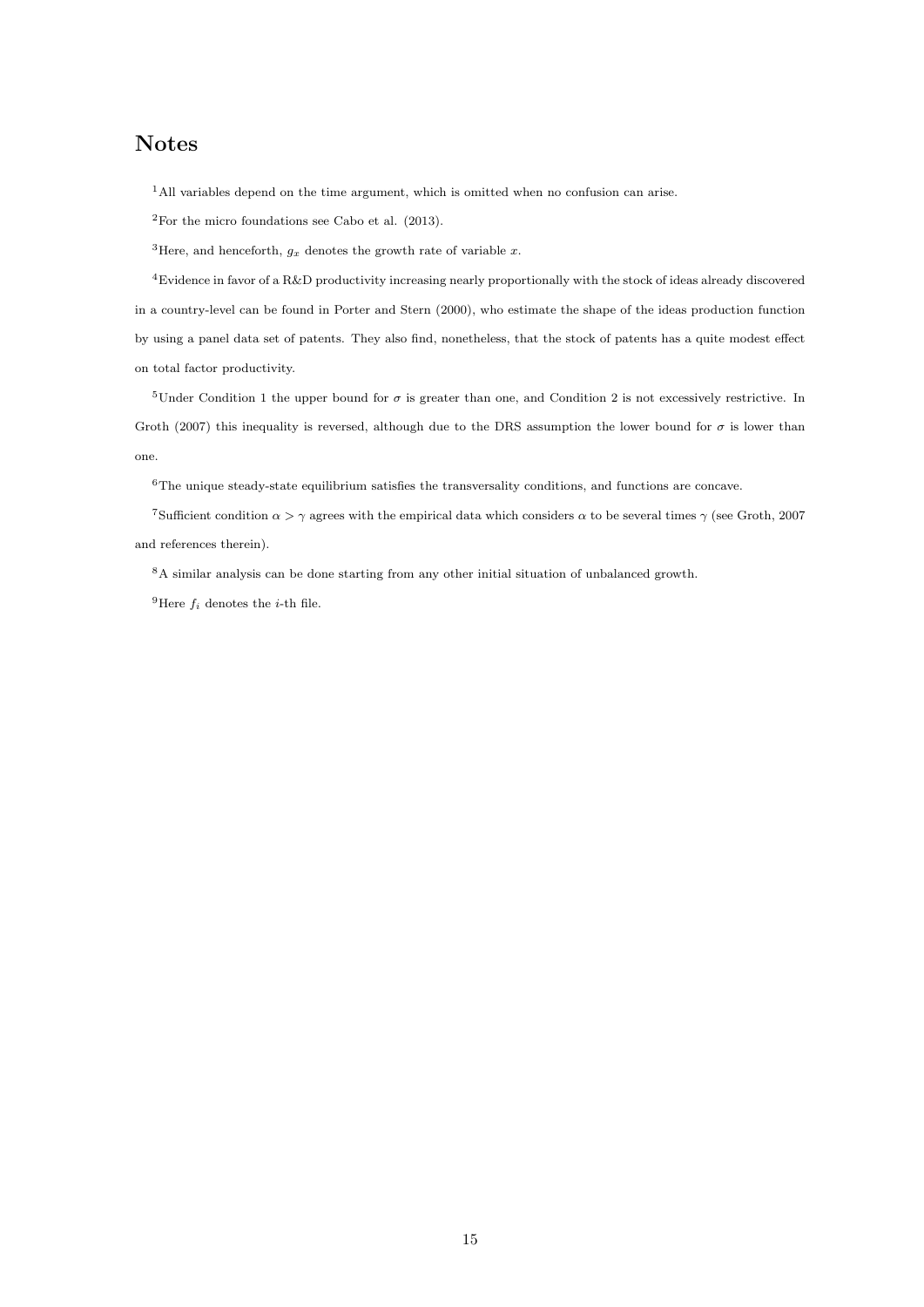## **References**

- [1] Barro, Robert and Xavier Sala-i-Martin (2004) *Economic Growth, Second ed.* Cambridge, Ma: MIT Press.
- [2] Cabo, Francisco, Guiomar Martín-Herrán, and María-Pilar Martínez-García (2013) Fully endogenous growth with increasing returns and exhaustible resources: existence and stability. *Cahier du GERAD* G-2010-33, May 2010, Revised May 2013.
- [3] Eicher, Theo S. and Stephen J. Turnovsky (1999) Non-scale models of economic growth. *Economic Journal* 109, 394–415.
- [4] Grimaud, André and Luc Rougé (2003) Non-renewable resources and growth with vertical innovations: optimum, equilibrium and economic policies. *Journal of Environmental Economics and Management* 45, 433–453.
- [5] Groth, Christian (2007) A new-growth perspective on non-renewable resources. In Lucas Bretschger and Sjak Smulders (eds.), *Sustainable Resource Use and Economic Dynamics*, pp. 127-163. Dordrecht: Springer.
- [6] Groth, Christian and Poul Schou (2002) Can non-renewable resources alleviate the knife-edge character of endogenous growth? *Oxford Economic Papers* 54, 386–411.
- [7] Groth, Christian and Poul Schou (2007) Growth and non-renewable resources: The different roles of capital and resource taxes. *Journal of Environmental Economics and Management* 53, 80–98.
- [8] Porter, Michael E and Scott Stern (2000) Measuring the "Ideas" production function: evidence from international patent output. *NBER Working Papers* 7891.
- [9] Rivera-Batiz, Luis A. and Paul M. Romer (1991) Economic integration and endogenous growth. *Quarterly Journal of Economics* 106, 531–555.
- [10] Romer, Paul M. (1990) Endogenous technical change. *Journal of Political Economy* 98, 71–102.
- [11] Scholz, Christian M. and Georg Ziemes (1999) Exhaustible resources, monopolistic competition, and endogenous growth. *Environmental and Resource Economics* 37, 169–185.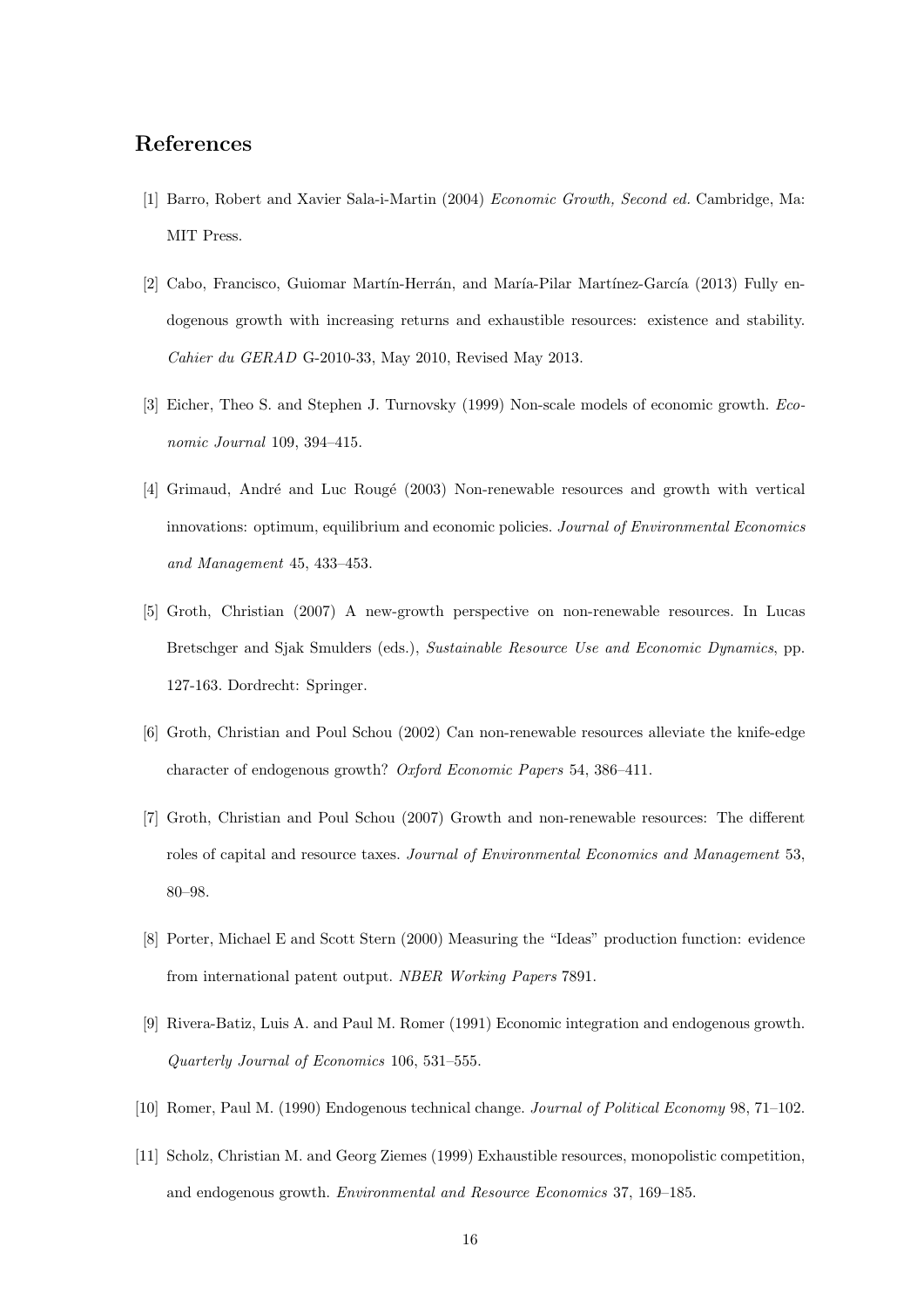- [12] Schou, Poul (2002) When environmental policy is superfluous: Growth and polluting resources. *Scandinavian Journal of Economics* 104, 605–620.
- [13] Solow, Robert M. (1994) Perspectives on growth. *Journal of Economic Perspectives* 8, 45–54.
- [14] Steger, Thomas M. (2005) Welfare implications of Non-Scale R&D-based growth models. *Scandinavian Journal of Economics* 107, 737–757.